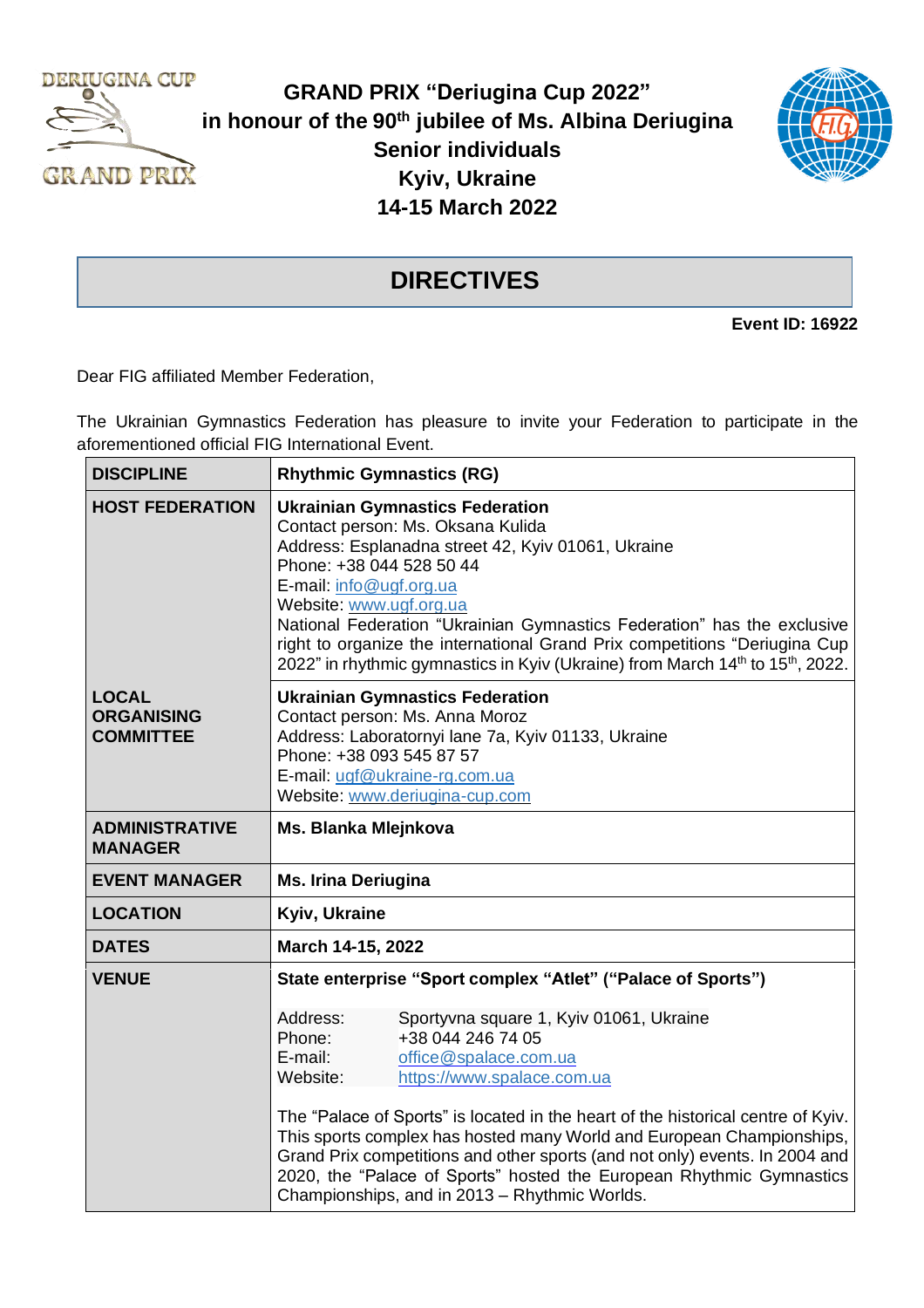|                                                            | Official technical equipment is provided by:<br>ZINTECO, FOP Gudz Oleksandr Ivanovych<br>Official arrangement of the competition hall is provided by:<br>FOP Gudz Oleksandr Ivanovych<br>Official printing services provided by:<br>TOV "Novyi druk"<br>Official security: Holding of security enterprises "Sheriff"<br>Official internet provider: lucky.Net                                                                                                                                                                                                                                                                                                                                                                                                                                                                                                                                                                                  |
|------------------------------------------------------------|------------------------------------------------------------------------------------------------------------------------------------------------------------------------------------------------------------------------------------------------------------------------------------------------------------------------------------------------------------------------------------------------------------------------------------------------------------------------------------------------------------------------------------------------------------------------------------------------------------------------------------------------------------------------------------------------------------------------------------------------------------------------------------------------------------------------------------------------------------------------------------------------------------------------------------------------|
| <b>APPARATUS</b><br><b>SUPPLIER</b>                        | Please refer to the attached apparatus list.                                                                                                                                                                                                                                                                                                                                                                                                                                                                                                                                                                                                                                                                                                                                                                                                                                                                                                   |
| <b>GYMNASTS'</b><br><b>HAND APPARATUS</b>                  | The changes of the Apparatus Norms for the Hand Apparatus valid for<br>Apparatus Manufacturers and Gymnasts enter into force from 01 January<br>2019.<br>The list of the RG Hand Apparatus with valid certificates is published on the<br>FIG website (here) and updated regularly. Make sure that your gymnasts use<br>only FIG certified Hand Apparatus for this event and for any other FIG<br>recognized competitions, as they will not be allowed to compete with an<br>Apparatus which does not comply with the norms.<br>Random checks on the FIG and Manufacturers' Logos will be carried<br>out at any time during the Event.                                                                                                                                                                                                                                                                                                         |
| <b>RULES AND</b><br><b>REGULATIONS</b>                     | The event will be organized under the following FIG rules, as valid in the year<br>of the event, except for any deviation mentioned in these directives:<br><b>Statutes</b><br>Code of Discipline<br><b>Technical Regulations</b><br>$\bullet$<br>Code of Ethics<br>Code of Conduct<br><b>License Rules</b><br>Code of discipline<br>٠<br>Code of Points and relevant Newsletters<br>General Judges' Rules<br>٠<br>Specific Judges' Rules for Rhythmic Gymnastics<br>Medical Organization of the Official FIG Competitions<br>$\bullet$<br><b>Anti-Doping Rules</b><br>$\bullet$<br>Framework for safeguarding athletes and other participants from<br>harassment and abuse in sport during events<br><b>Media Rules</b><br><b>Apparatus Norms</b><br>$\bullet$<br><b>Advertising and Publicity Rules</b><br><b>Accreditation Rules</b><br><b>Regulations for Awards Ceremonies</b><br>and subsequent decisions of the FIG Executive Committee |
| <b>FEDERATIONS</b><br><b>INVITED</b>                       | The Organizing Member Federation will invite all Member Federations<br>whose gymnasts qualify according to Grand Prix Regulations 2022.                                                                                                                                                                                                                                                                                                                                                                                                                                                                                                                                                                                                                                                                                                                                                                                                        |
| <b>GRAND PRIX</b><br><b>OFFICIAL</b><br><b>SUPERVISORS</b> | The LOC, according to Grand Prix Regulations, will cover the international<br>flight tickets, accommodation, meals and 50 EUR per day including the days<br>of travel for three official supervisors from the Grand Prix Committee for the<br>period of March 13-16, 2022 (3 nights).                                                                                                                                                                                                                                                                                                                                                                                                                                                                                                                                                                                                                                                          |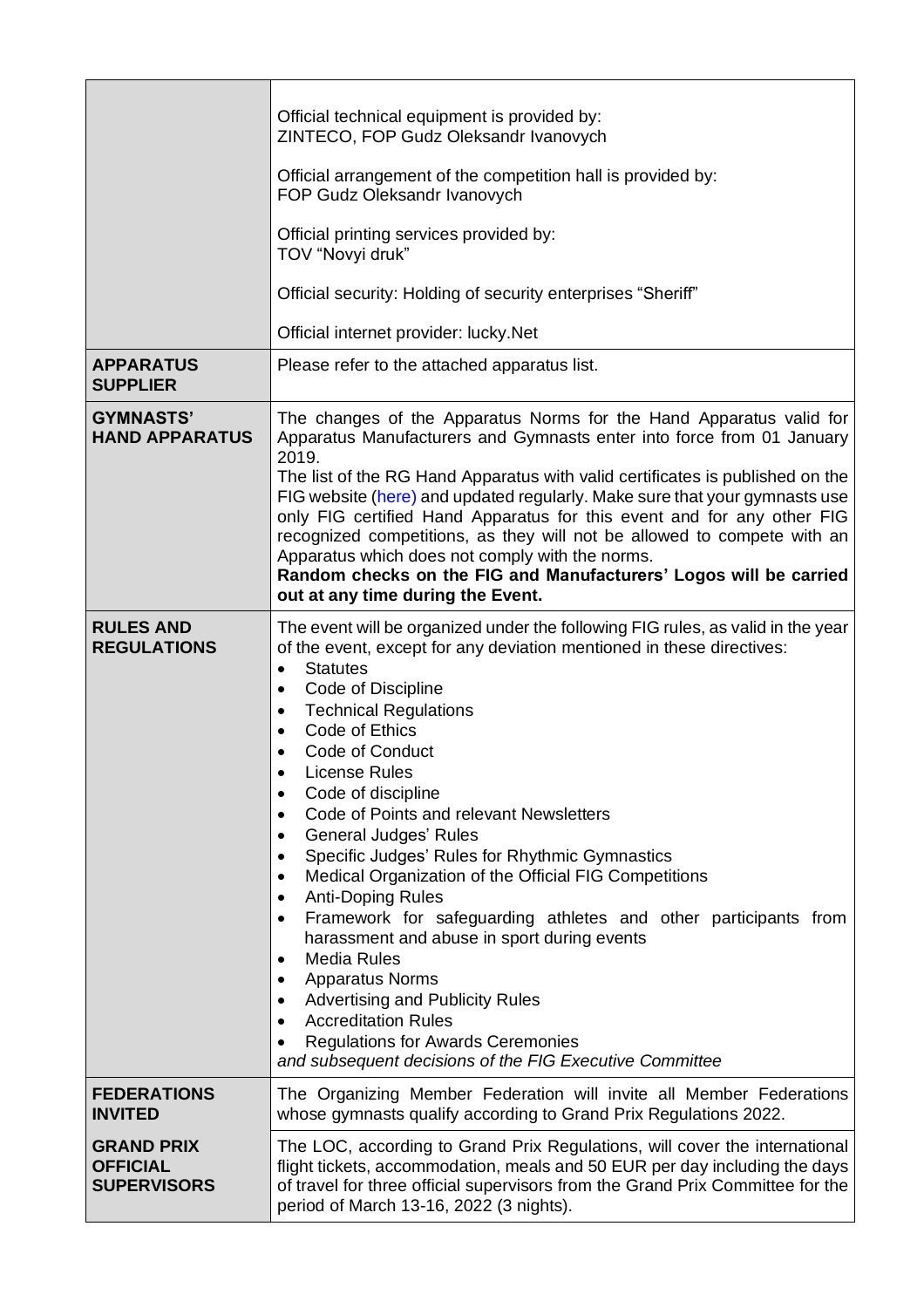| <b>AGE LIMITS</b>                       | Senior gymnasts: born in 2006 or before.<br>Only Gymnasts with the correct age and holding a valid FIG License,<br>valid until the end of the event, may participate.                                                                                                                                                                                                                                                                                                                                                                                                                                                                                                                                                                                                                                                                                                                                                                                                                                                                                                                                |                                                                                             |                                            |           |  |  |  |
|-----------------------------------------|------------------------------------------------------------------------------------------------------------------------------------------------------------------------------------------------------------------------------------------------------------------------------------------------------------------------------------------------------------------------------------------------------------------------------------------------------------------------------------------------------------------------------------------------------------------------------------------------------------------------------------------------------------------------------------------------------------------------------------------------------------------------------------------------------------------------------------------------------------------------------------------------------------------------------------------------------------------------------------------------------------------------------------------------------------------------------------------------------|---------------------------------------------------------------------------------------------|--------------------------------------------|-----------|--|--|--|
| <b>SIZE OF</b><br><b>DELEGATION</b>     | The maximum size of a Grand Prix delegation is as follows:                                                                                                                                                                                                                                                                                                                                                                                                                                                                                                                                                                                                                                                                                                                                                                                                                                                                                                                                                                                                                                           |                                                                                             |                                            |           |  |  |  |
|                                         |                                                                                                                                                                                                                                                                                                                                                                                                                                                                                                                                                                                                                                                                                                                                                                                                                                                                                                                                                                                                                                                                                                      | Head of delegation/<br><b>NF President</b>                                                  |                                            | 1         |  |  |  |
|                                         |                                                                                                                                                                                                                                                                                                                                                                                                                                                                                                                                                                                                                                                                                                                                                                                                                                                                                                                                                                                                                                                                                                      | <b>Individual gymnasts</b>                                                                  |                                            | $1 - 4^*$ |  |  |  |
|                                         |                                                                                                                                                                                                                                                                                                                                                                                                                                                                                                                                                                                                                                                                                                                                                                                                                                                                                                                                                                                                                                                                                                      | Coach                                                                                       |                                            | 1         |  |  |  |
|                                         |                                                                                                                                                                                                                                                                                                                                                                                                                                                                                                                                                                                                                                                                                                                                                                                                                                                                                                                                                                                                                                                                                                      | Judge                                                                                       |                                            | 1         |  |  |  |
|                                         | * National Federations may register to participate as follows:<br>1) Individual gymnasts will be invited according to the Grand Prix ranking list<br>after the preceding Grand Prix event of 2022 (RGI): top-12 gymnasts of<br>each apparatus final (nominative invitations).<br>2) 2022 Grand Prix organizing Federations may register 2 individual<br>gymnasts.<br>3) Host country Ukraine may register 4 individual gymnasts.<br>4) Medal winners of the All-Around competition of the Olympic Games, the<br>last World Championships or the last European Championships have the<br>right to participate additionally.<br>5) Other Federations may register 1 individual gymnast (the best national<br>gymnast).<br>The LOC will cover the expenses (accommodation, meals, local<br>transportation for March 13-16, 2022) for Grand Prix delegation<br>members, granted they have registered before the deadline of the<br>Definitive registration). The top-12 gymnasts from the Grand Prix<br>ranking must also confirm their participation by the deadline of the<br>Definitive registration. |                                                                                             |                                            |           |  |  |  |
| <b>REGISTRATION</b><br><b>DEADLINES</b> |                                                                                                                                                                                                                                                                                                                                                                                                                                                                                                                                                                                                                                                                                                                                                                                                                                                                                                                                                                                                                                                                                                      | Definitive registration<br><b>Nominative registration</b>                                   | <b>14 January 2022</b><br>14 February 2022 |           |  |  |  |
| <b>JUDGES AND</b><br><b>JURIES</b>      | All judges must hold a current valid FIG brevet at the time of the event.<br>in the respective discipline (RGI).<br>For the Grand Prix FIG competitions, minimum international Brevet<br>Category 3 is required for judges.<br>Each Federation must send minimum 1 judge.<br>The fine of 50 EUR will be applied to a delegation without a judge.<br>The LOC will invite FIG representatives (5 persons) and FIG Rhythmic<br>Gymnastics Technical Committee members (7 persons) to attend the event<br>as the Jury of Appeal and Supervisory Board. The LOC will cover<br>international flight tickets, accommodation, meals and local transportation for                                                                                                                                                                                                                                                                                                                                                                                                                                             |                                                                                             |                                            |           |  |  |  |
| <b>COMPETITIONS</b>                     |                                                                                                                                                                                                                                                                                                                                                                                                                                                                                                                                                                                                                                                                                                                                                                                                                                                                                                                                                                                                                                                                                                      | these invited persons for March 13-16, 2022.<br>The President of the Superior Jury will be: |                                            |           |  |  |  |
| <b>HEAD JUDGE</b>                       | Ms. Lidiia Vynogradna                                                                                                                                                                                                                                                                                                                                                                                                                                                                                                                                                                                                                                                                                                                                                                                                                                                                                                                                                                                                                                                                                |                                                                                             |                                            |           |  |  |  |
| <b>ENTRY FEES</b>                       |                                                                                                                                                                                                                                                                                                                                                                                                                                                                                                                                                                                                                                                                                                                                                                                                                                                                                                                                                                                                                                                                                                      | No entry fees will be applied for this event.                                               |                                            |           |  |  |  |
| <b>ACCREDITATION</b>                    | Accreditation of all delegations will take place upon arrival.<br>Coaches have to check the names of their own delegation members, hotel<br>reservation; they also have to make all necessary payments.<br>Coaches have to bring to the accreditation office:<br>passports of all members of the delegation                                                                                                                                                                                                                                                                                                                                                                                                                                                                                                                                                                                                                                                                                                                                                                                          |                                                                                             |                                            |           |  |  |  |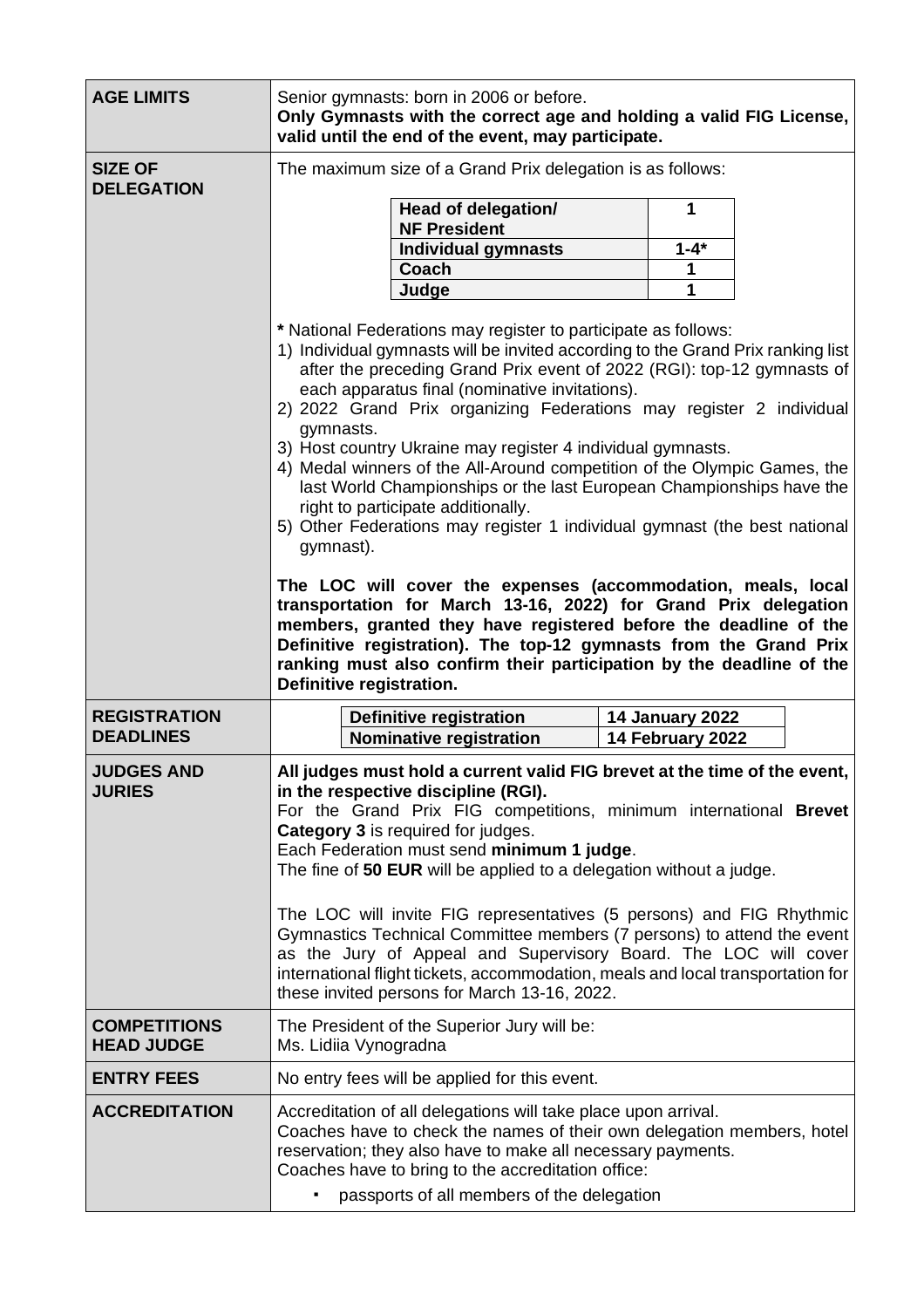| <b>EVENT FORMAT</b>                   | FIG licenses for each gymnast<br>$\blacksquare$<br>medical insurance for each delegation member<br>٠<br>PCR-tests of all members of the delegation<br>٠<br>a CD with the national anthem<br>٠<br>2 copies of CDs with music for the programs (each gymnast)<br>Accreditation card is personal for each of the delegation members.<br>Accreditation card wearing is required at all times of the event.<br>According to the Grand Prix Regulations.<br>Senior individuals: All-Around and Apparatus Finals                                                                                                                                                                                                                                                                                                                                                                                                                                                                                                                                                                                                                                                                                                                                            |                                                                                                                                                                                                                                                                                                                                                                                                       |  |  |  |
|---------------------------------------|------------------------------------------------------------------------------------------------------------------------------------------------------------------------------------------------------------------------------------------------------------------------------------------------------------------------------------------------------------------------------------------------------------------------------------------------------------------------------------------------------------------------------------------------------------------------------------------------------------------------------------------------------------------------------------------------------------------------------------------------------------------------------------------------------------------------------------------------------------------------------------------------------------------------------------------------------------------------------------------------------------------------------------------------------------------------------------------------------------------------------------------------------------------------------------------------------------------------------------------------------|-------------------------------------------------------------------------------------------------------------------------------------------------------------------------------------------------------------------------------------------------------------------------------------------------------------------------------------------------------------------------------------------------------|--|--|--|
| <b>PROVISIONAL</b><br><b>SCHEDULE</b> | 13 March, 2022:<br>14 March, 2022:<br>15 March, 2022:<br>16 March, 2022:                                                                                                                                                                                                                                                                                                                                                                                                                                                                                                                                                                                                                                                                                                                                                                                                                                                                                                                                                                                                                                                                                                                                                                             | Arrival of delegations, Official Training,<br><b>Technical and Judges' Meeting</b><br><b>Grand Prix - Qualification</b><br><b>Grand Prix - Finals</b><br>Celebration of the 90 <sup>th</sup> birthday of<br>a legendary coach Ms. Albina Deriugina,<br>Departure of delegations                                                                                                                       |  |  |  |
| <b>MEDICAL SERVICES</b>               |                                                                                                                                                                                                                                                                                                                                                                                                                                                                                                                                                                                                                                                                                                                                                                                                                                                                                                                                                                                                                                                                                                                                                                                                                                                      | The Organizing Committee will provide a first medical aid service.                                                                                                                                                                                                                                                                                                                                    |  |  |  |
| COVID-19                              | All participants will take a COVID-19 test upon arrival to the official hotels<br>and must stay in their rooms until the results of the tests are ready.<br>During the trainings and competition periods all participants are allowed to<br>circulate only in the assigned sport venues, as well as in the official hotels.<br>Besides the medical guidelines for the particular event, FIG also requires all<br>the participants to follow the standard precautions.<br>The FIG requires all participants, judges and officials to take standard<br>precautionary measures, such as frequent hand-washing, wearing masks or<br>face coverings at all times and keeping a physical distance of at least 1.5<br>meters whenever possible.<br>The only situation in which the safety distance does not have to be respected<br>is when a coach provides assistance (catch, lead, spotting) during an<br>athlete's performance. This phase must be kept as short as possible, and<br>the assisting person is obliged to wear a mask throughout.<br>Gymnasts do not need to wear a mask or face covering while they are<br>performing at the training venue or on the FOP and must keep a physical<br>distance of at least 1.5 meters whenever possible. |                                                                                                                                                                                                                                                                                                                                                                                                       |  |  |  |
| <b>VISA</b>                           | Please verify immediately with your travel agent or the Ukrainian Embassy<br>or Consulate in your country if a visa is required for your travel to Ukraine.<br>The LOC will be happy to assist each Delegation member with an official<br>invitation letter, provided that the request is made to the LOC before<br>February 14, 2022.<br>The request must include the function, full name, gender, date of birth,<br>citizenship and passport number, passport expiry date, the arrival and<br>departure dates of the Delegation Member as well as the city the visa<br>application support letter must be sent to.                                                                                                                                                                                                                                                                                                                                                                                                                                                                                                                                                                                                                                 |                                                                                                                                                                                                                                                                                                                                                                                                       |  |  |  |
| <b>INSURANCE</b>                      | members of their Delegation.                                                                                                                                                                                                                                                                                                                                                                                                                                                                                                                                                                                                                                                                                                                                                                                                                                                                                                                                                                                                                                                                                                                                                                                                                         | The Host Federation, the LOC and the FIG will not be held responsible for<br>any liabilities in case of accidents, illness, repatriation and the like.<br>The FIG Technical Regulations foresee that all participating Federations are<br>responsible for making their own arrangements to have the necessary valid<br>insurance coverage against illness, accidents and for repatriation for all the |  |  |  |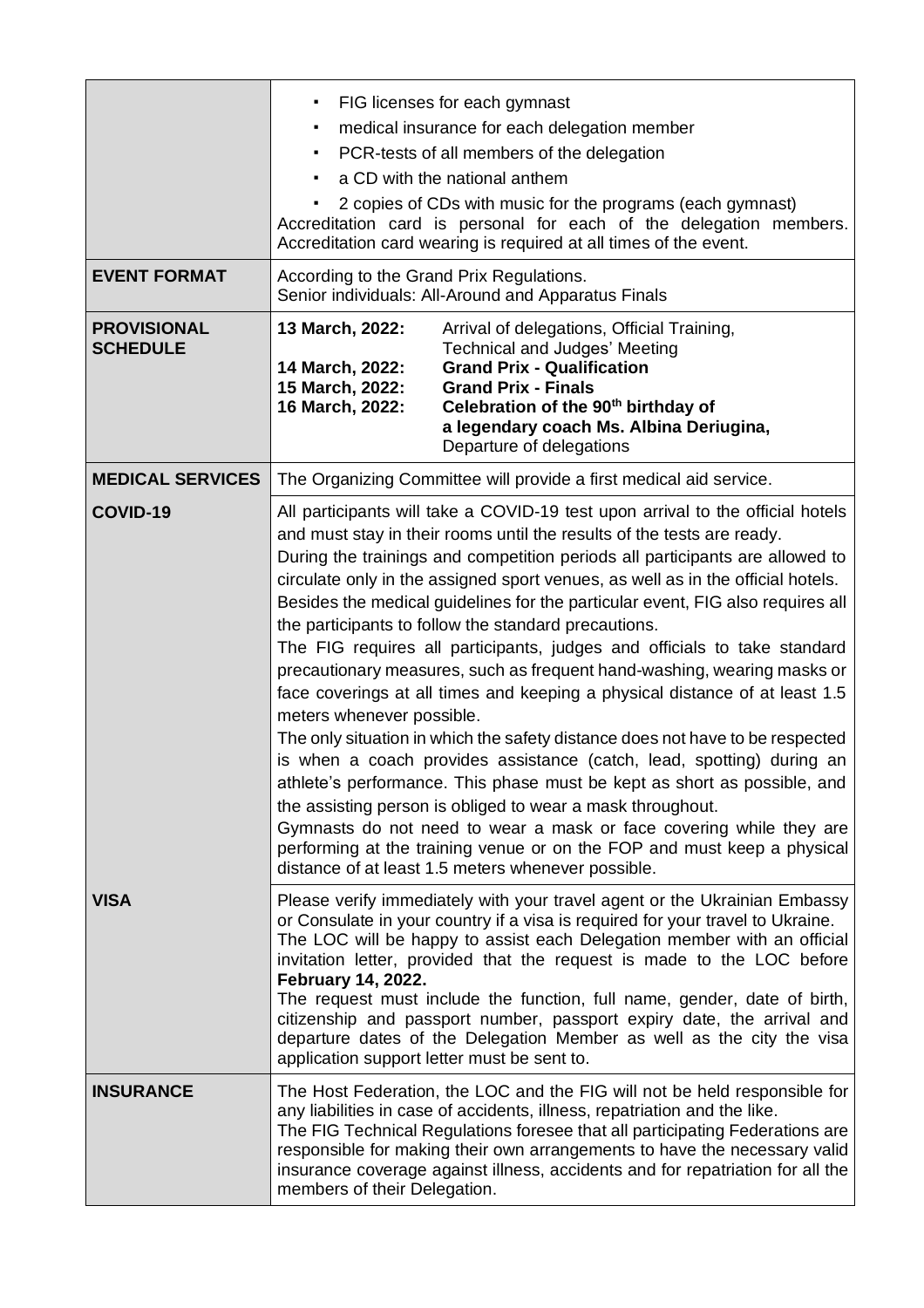|                                               | The LOC will verify the insurance upon arrival of the delegation members<br>(e.g. cover note or photocopy of the valid policy). Delegation members with<br>insufficient insurance cover must inform the LOC in advance.                                                                                              |               |             |                                                                               |                |             |  |  |
|-----------------------------------------------|----------------------------------------------------------------------------------------------------------------------------------------------------------------------------------------------------------------------------------------------------------------------------------------------------------------------|---------------|-------------|-------------------------------------------------------------------------------|----------------|-------------|--|--|
| <b>INTERNATIONAL</b><br><b>TRANSPORTATION</b> | The invited participating federations must pay for the international travel<br>costs of their delegation members.<br>The Travel Schedule Form must be returned to the LOC by February 25,<br>2022.                                                                                                                   |               |             |                                                                               |                |             |  |  |
| <b>LOCAL</b><br><b>TRANSPORTATION</b>         | The LOC will provide free-of-charge local transfers 'airport $-$ hotel $-$ gym $-$<br>airport' for all accredited delegation members.<br>Transportation services are provided by:<br>FOP Ferents Oleh Myhaylovych                                                                                                    |               |             |                                                                               |                |             |  |  |
| <b>ACCOMMODATION</b>                          | <b>Official hotel for the FIG/Supervisors:</b><br>"Sky Loft Hotel Kyiv" 4*<br>Esplanadna street 17, Kyiv 01001, Ukraine<br>Website: https://www.rixwell.com/en/hotels/rixwell-skyloft-kiev-hotel<br><b>Official hotel for delegations:</b><br>"President Hotel Kyiv" 4*<br>Hospitalna street 12, Kyiv 01601, Ukraine |               |             |                                                                               |                |             |  |  |
|                                               | Website: https://presidenthotel.com.ua/en/<br>The LOC will cover accommodation and meals (breakfast, lunch and<br>dinner) costs for the official Grand Prix delegation members for 3<br>nights (March 13-16, 2022).                                                                                                  |               |             |                                                                               |                |             |  |  |
|                                               | Costs for accommodation and meals of extra persons and/or additional<br>nights must be paid by delegations. Please contact the LOC for<br>information about the prices and an invoice.                                                                                                                               |               |             |                                                                               |                |             |  |  |
|                                               | Please send the Accommodation Form to LOC as soon as possible, but not<br>later than January 14, 2022.                                                                                                                                                                                                               |               |             |                                                                               |                |             |  |  |
|                                               | All delegations must stay in the official hotels of this event, to make it<br>possible for the LOC to provide the necessary health protection<br>measures due to the Covid-19 pandemic.                                                                                                                              |               |             |                                                                               |                |             |  |  |
| <b>MEALS</b>                                  | For Grand Prix delegation members and FIG/Supervisors, meals will be<br>covered by the LOC as follows:                                                                                                                                                                                                               |               |             |                                                                               |                |             |  |  |
|                                               | 13 March 2022:<br>dinner<br>14 March 2022:<br>breakfast, lunch and dinner<br>15 March 2022:<br>breakfast, lunch and dinner<br>16 March 2022:<br>breakfast                                                                                                                                                            |               |             |                                                                               |                |             |  |  |
|                                               | Breakfast and dinner will be served at the hotel. Lunch will be served at the<br>Competition Venue on competition days.<br>Official catering of the event: Orion Catering.                                                                                                                                           |               |             |                                                                               |                |             |  |  |
| <b>FINAL BANQUET</b>                          | banquet.                                                                                                                                                                                                                                                                                                             |               |             | Due to restrictions in the light of Covid-19 pandemic, there will be no Final |                |             |  |  |
| <b>PRIZE MONEY</b>                            |                                                                                                                                                                                                                                                                                                                      |               |             | According to Grand Prix Regulations. Individual competitions:                 |                |             |  |  |
|                                               | <b>Place</b>                                                                                                                                                                                                                                                                                                         | <b>Points</b> | <b>Euro</b> | <b>Place</b>                                                                  | <b>Points</b>  | <b>Euro</b> |  |  |
|                                               |                                                                                                                                                                                                                                                                                                                      | 22            | 1100        | 7                                                                             |                | 250         |  |  |
|                                               |                                                                                                                                                                                                                                                                                                                      |               |             |                                                                               | 5              |             |  |  |
|                                               | $\overline{2}$                                                                                                                                                                                                                                                                                                       | 17            | 850         | 8                                                                             | 3              | 150         |  |  |
|                                               | $\overline{2}$                                                                                                                                                                                                                                                                                                       | 13            | 650         | 9                                                                             | $\overline{2}$ | 100         |  |  |